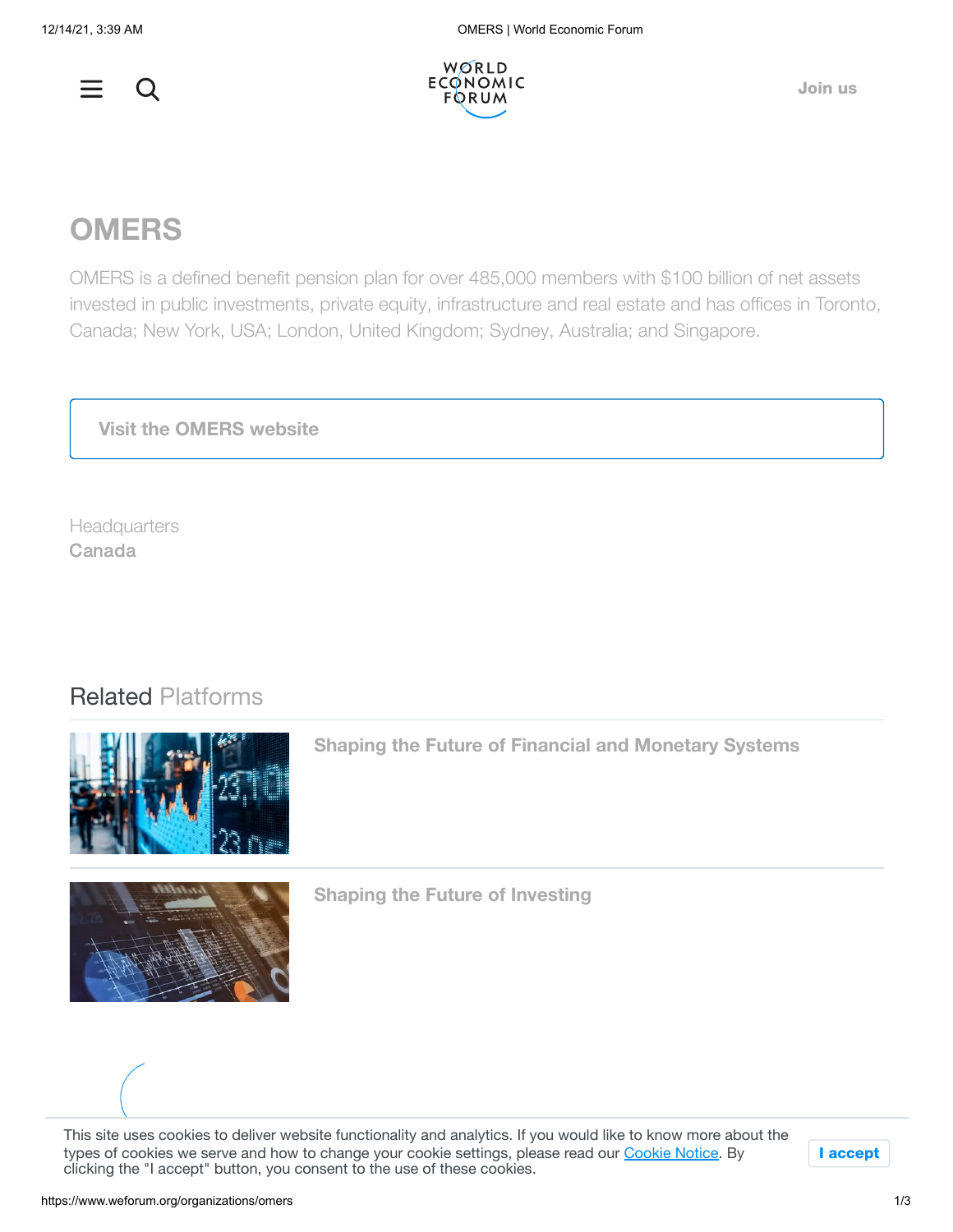**Subscribe for updates**

A weekly update of what's on the Global Agenda

Email address

**Follow the World Economic Forum**



Our [Mission](https://www.weforum.org/about/world-economic-forum) The [Davos Manifesto](https://www.weforum.org/the-davos-manifesto) **[Careers](https://www.weforum.org/forum-careers)** Strategic [Intelligence](https://www.weforum.org/strategic-intelligence/) [Contact](https://www.weforum.org/contact-us) Us Code of [Conduct](https://www.weforum.org/about/code-of-conduct) World [Economic](https://www.weforum.org/about/world-economic-forum-llc) Forum LLC **[Sustainability](https://www.weforum.org/sustainability-world-economic-forum)** Leadership and [Governance](https://www.weforum.org/about/leadership-and-governance) World Economic Forum [Privacy Policy](https://www.weforum.org/about/privacy-and-terms-of-use) [Davos Agenda](https://www.weforum.org/about/davos-agenda-daily-forum-podcast) - our daily podcasts New [Champions](https://www.weforum.org/about/new-champions) Our [Partners](https://www.weforum.org/partners) Centre for the Fourth Industrial [Revolution](https://www.weforum.org/about/world-economic-forum-center-for-the-fourth-industrial-revolution) Our [Impact](https://www.weforum.org/our-impact) Centre for [Cybersecurity](https://www.weforum.org/centre-for-cybersecurity/) **[Communities](https://www.weforum.org/communities) [History](https://www.weforum.org/about/history)** [Klaus Schwab](https://www.weforum.org/about/klaus-schwab) Global [Innovators](https://www.weforum.org/about/global-innovators) **[Pictures](https://www.flickr.com/photos/worldeconomicforum/) About**

clicking the "I accept" button, you consent to the use of these cookies. This site uses cookies to deliver website functionality and analytics. If you would like to know more about the types of cookies we serve and how to change your cookie settings, please read our [Cookie](https://www.weforum.org/about/privacy-and-terms-of-use) Notice. By

I accept